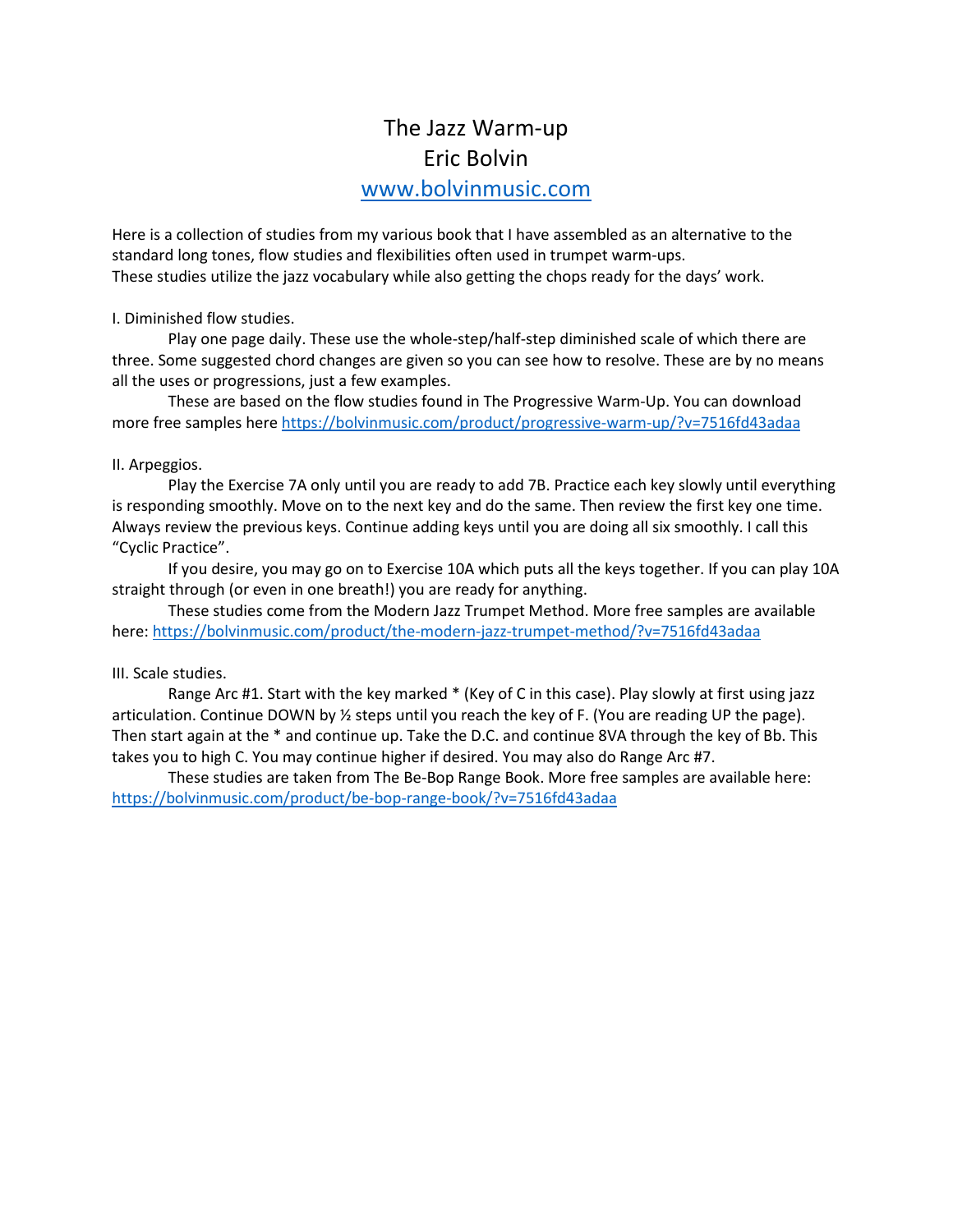

Copyright 2018 Eric Bolvin Music Studios www.BolvinMusic.com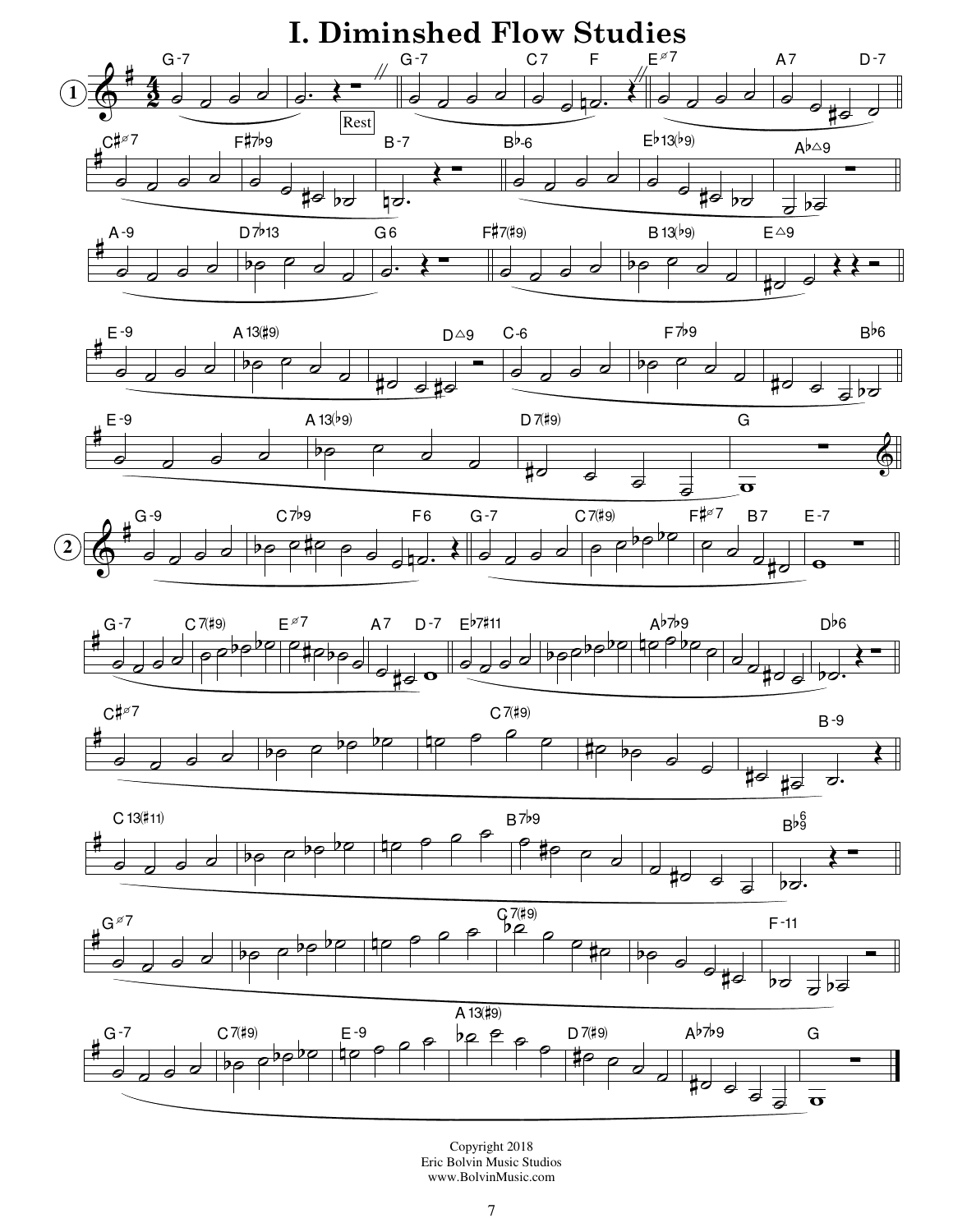

8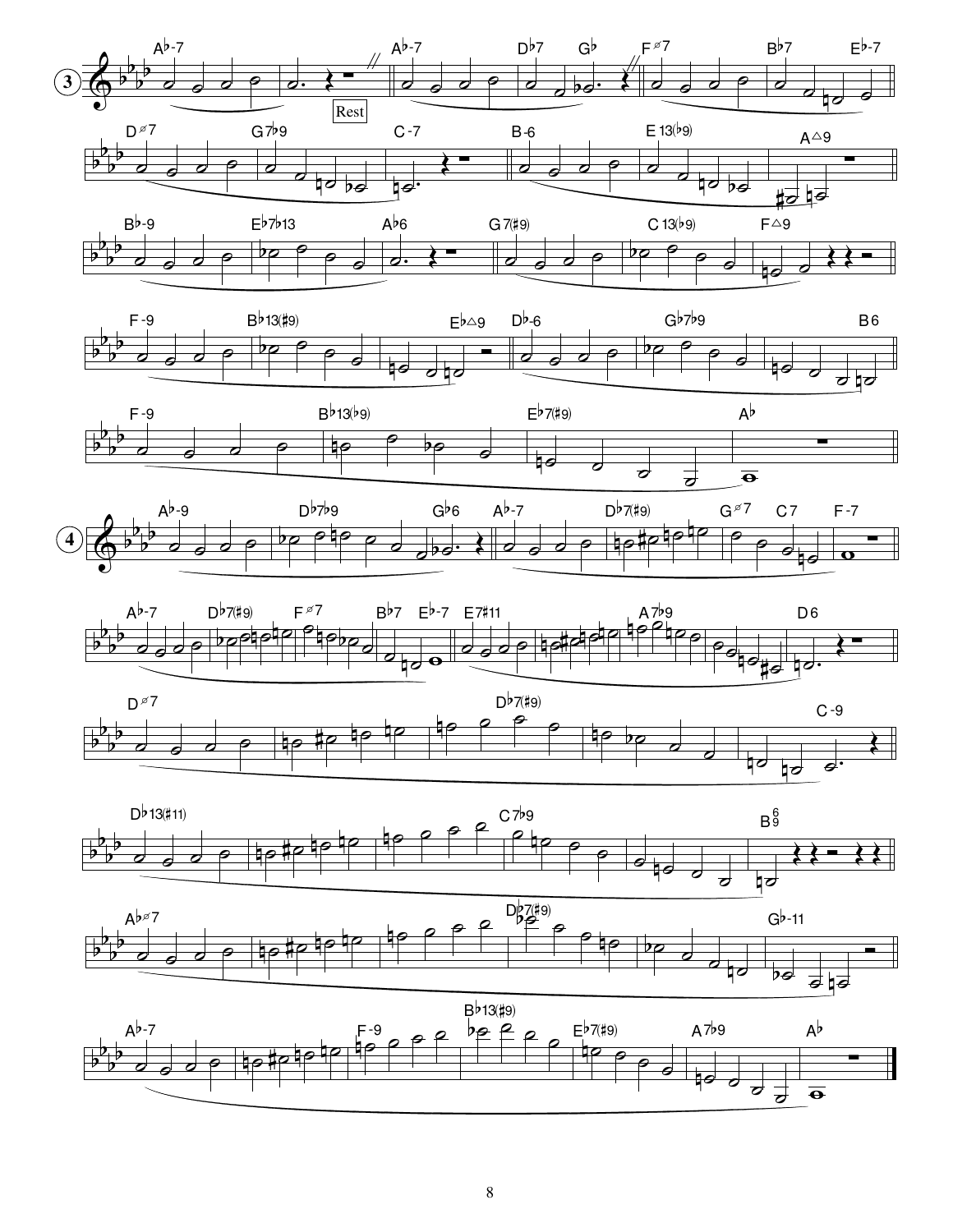















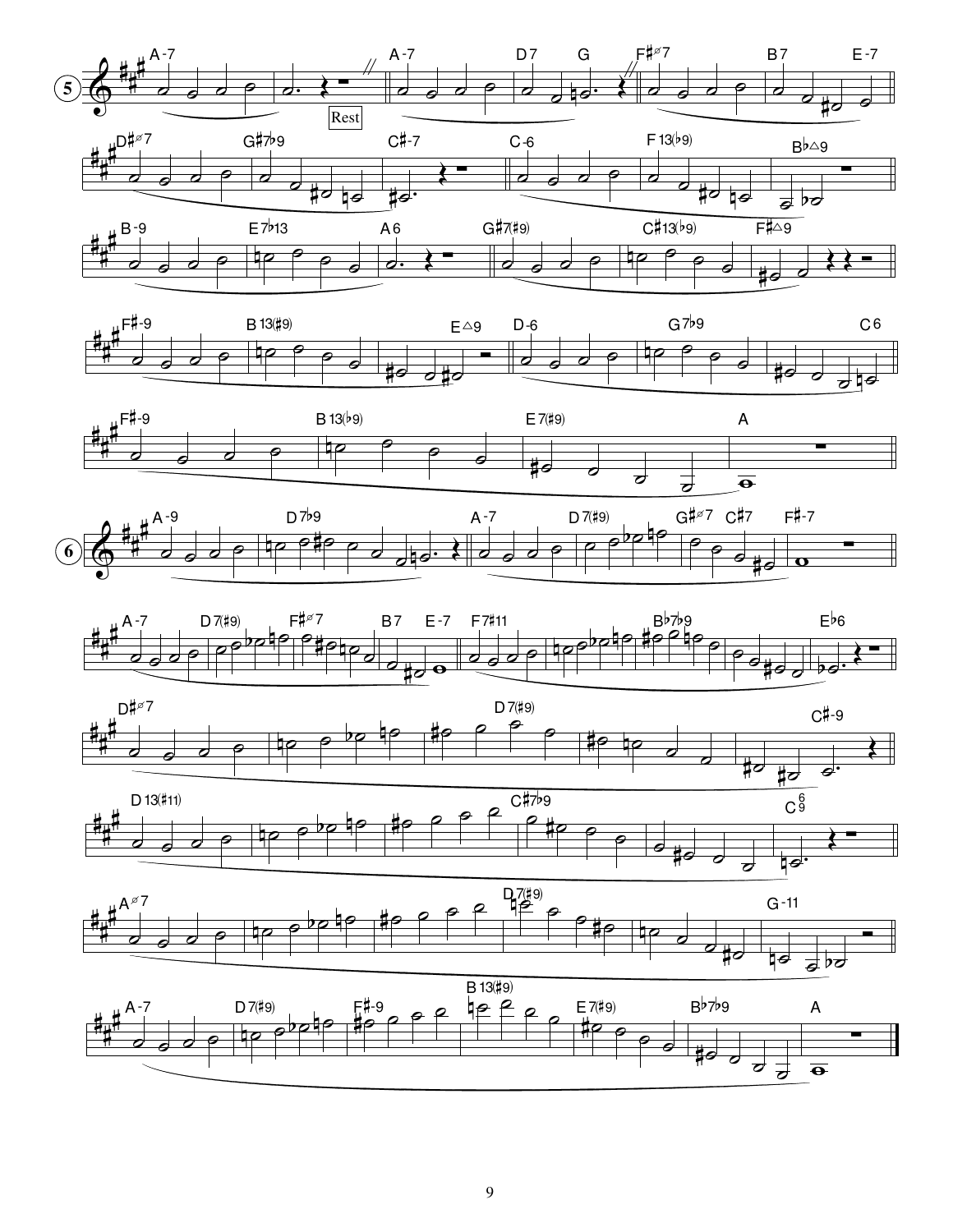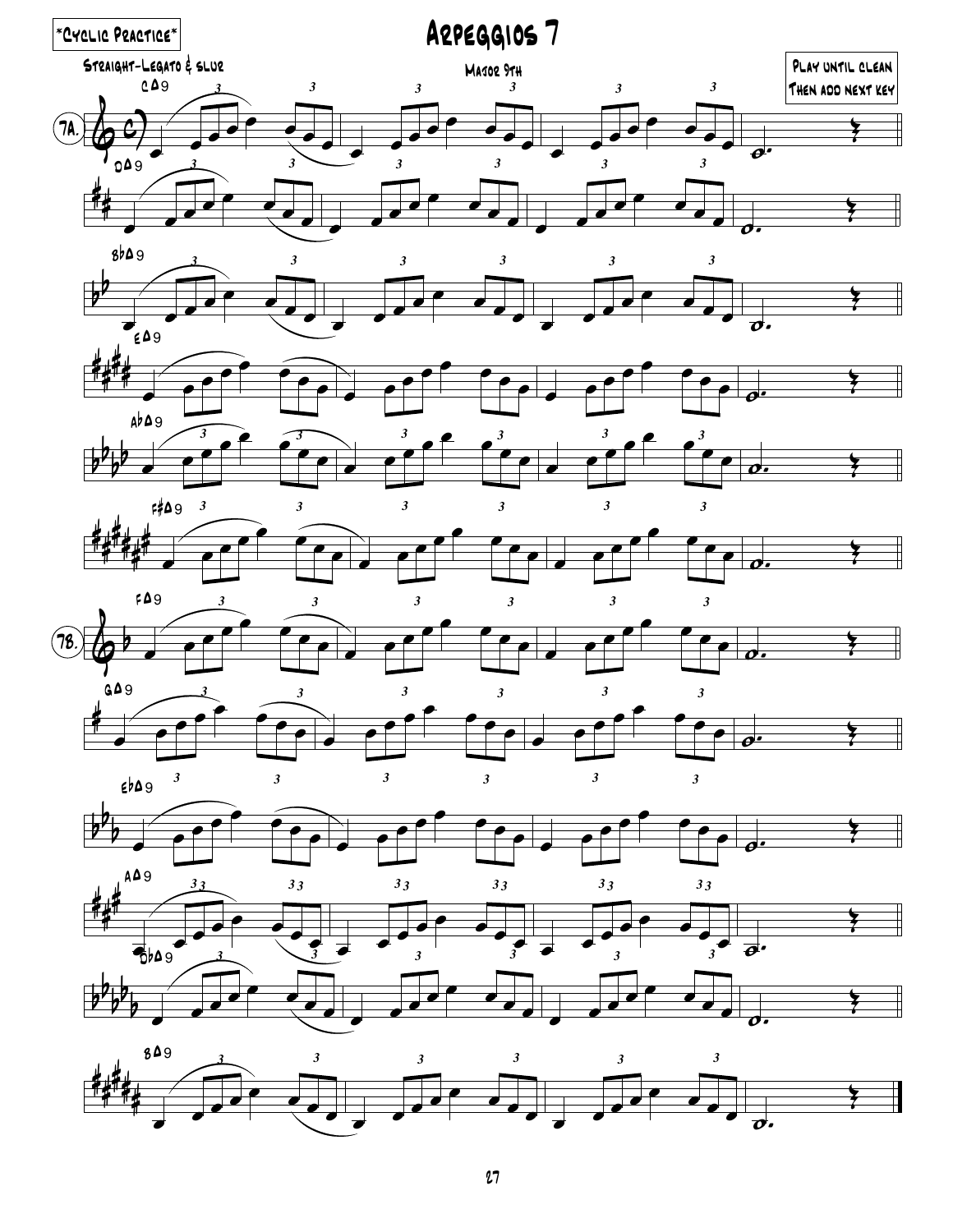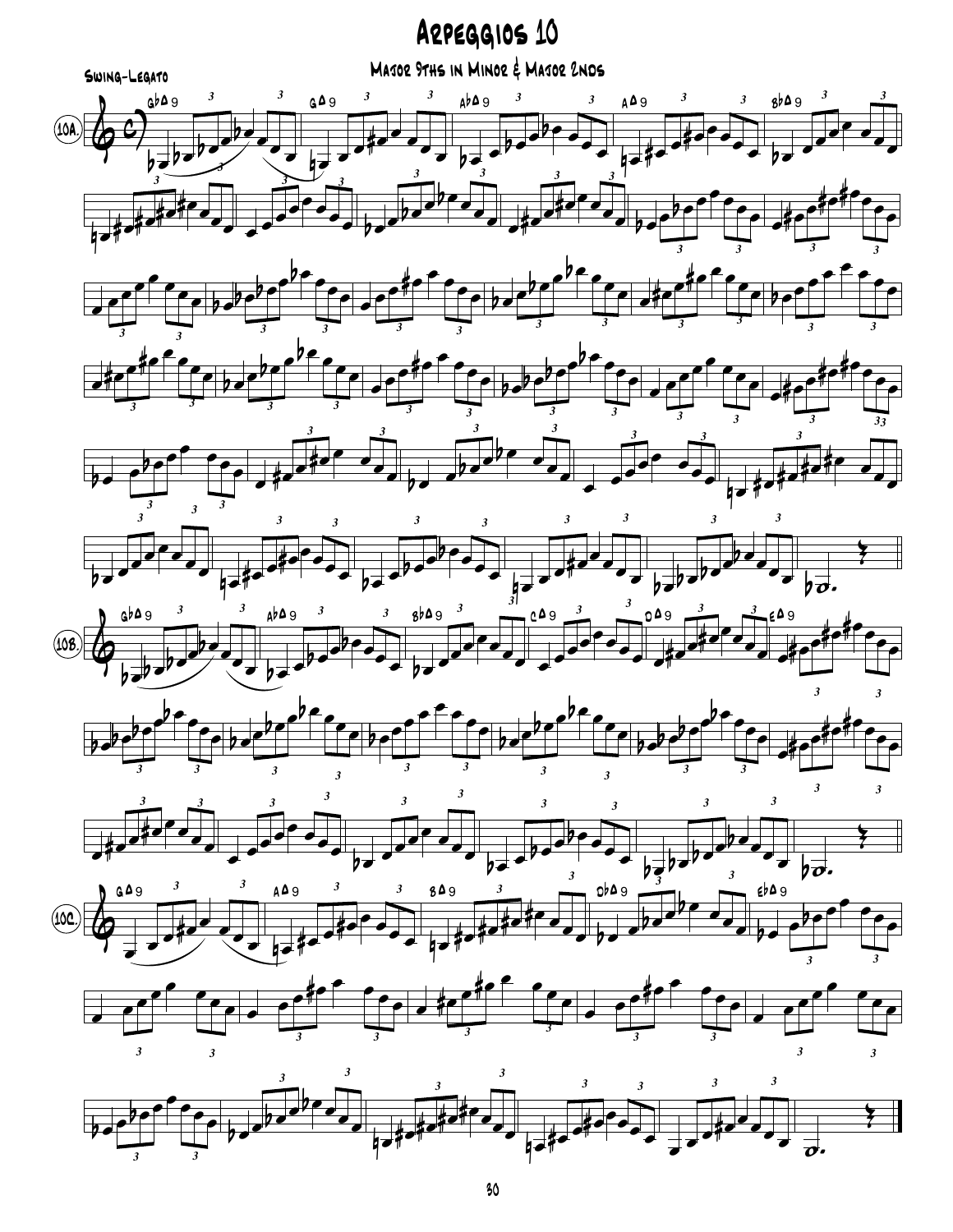